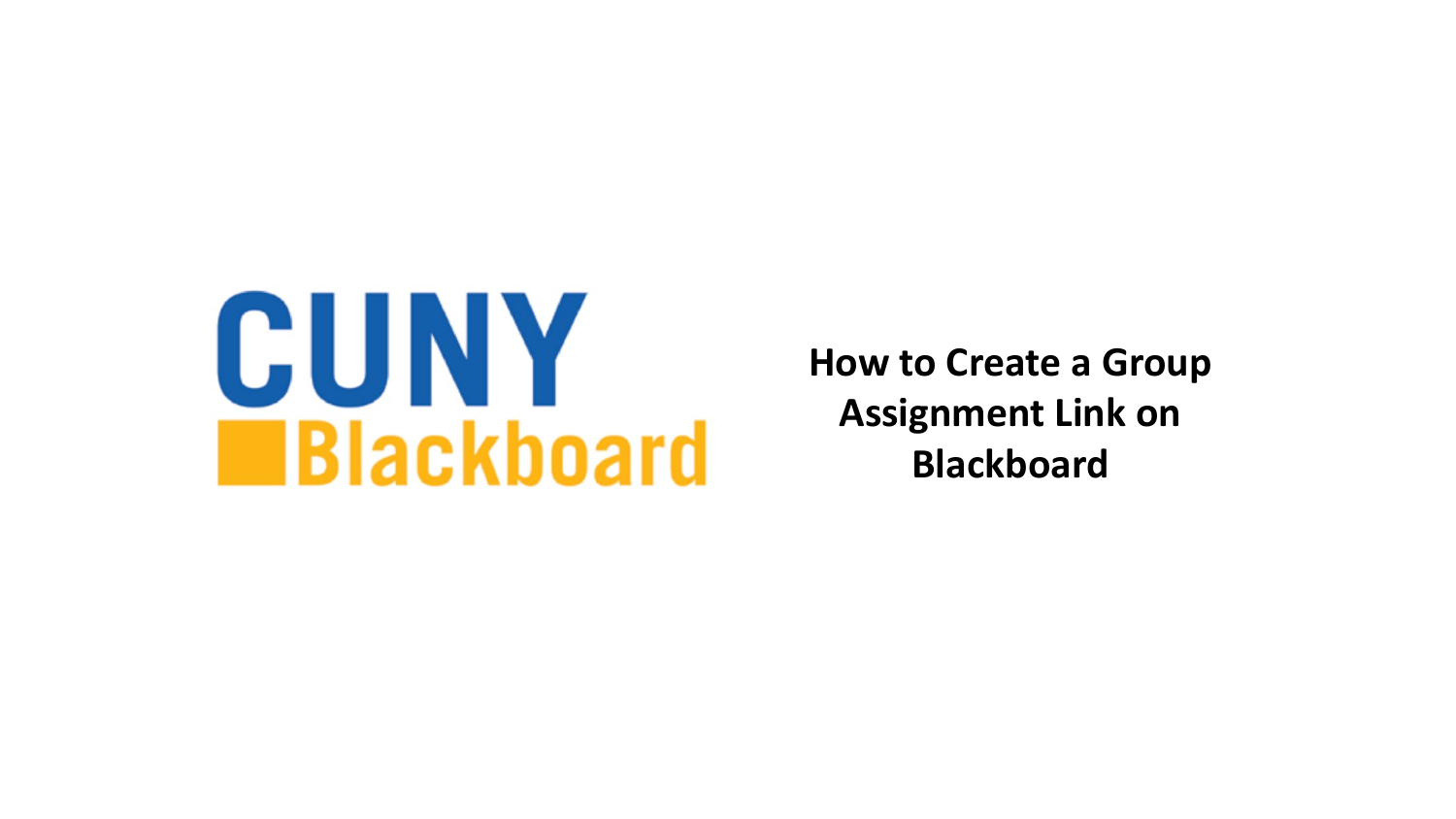1. Log in to the Course on Blackboard. Go to a content area in your course, like *Course Documents*.

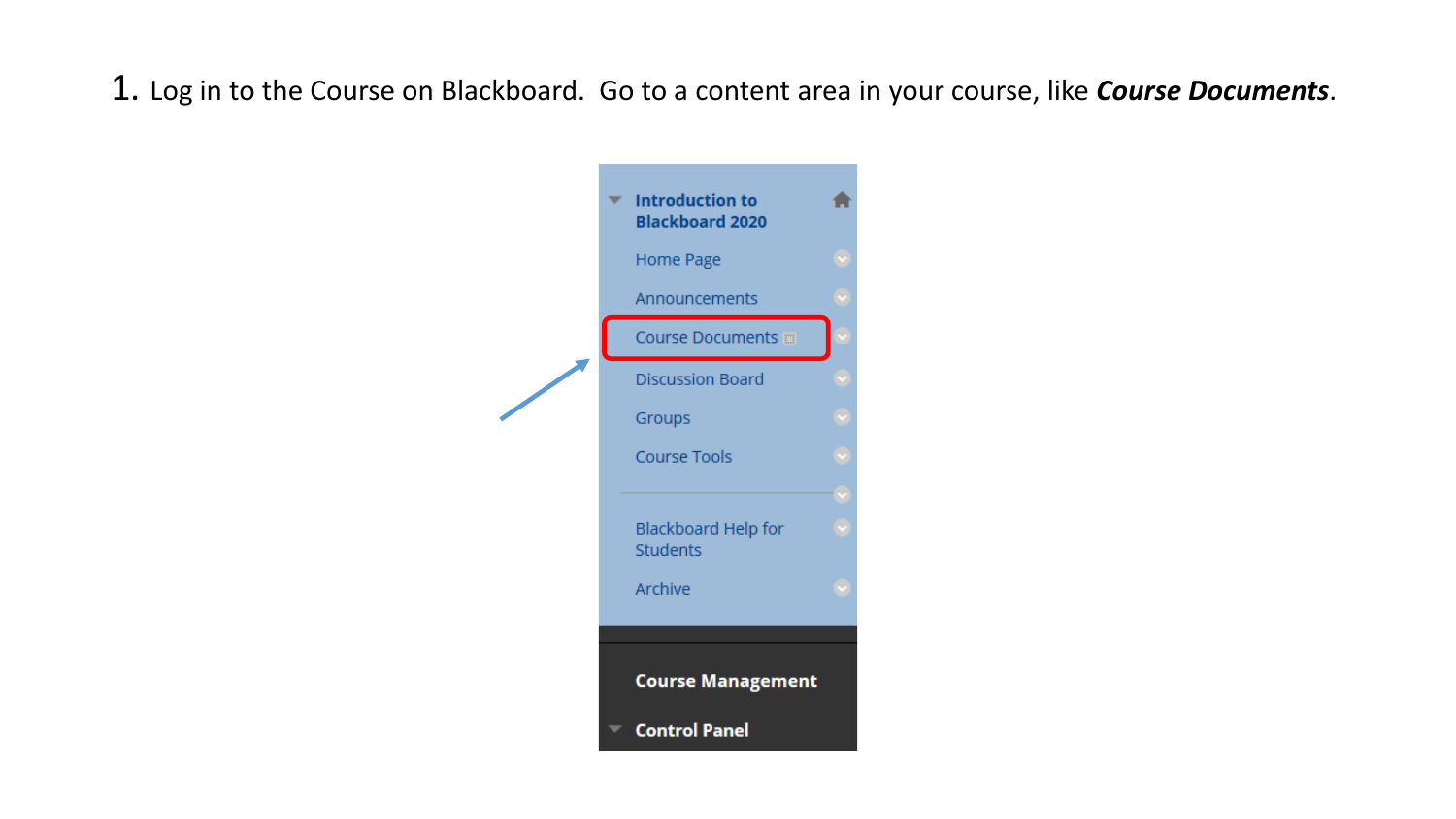## 2. Click *Assessments*, and then click *Assignment* from the drop down menu.

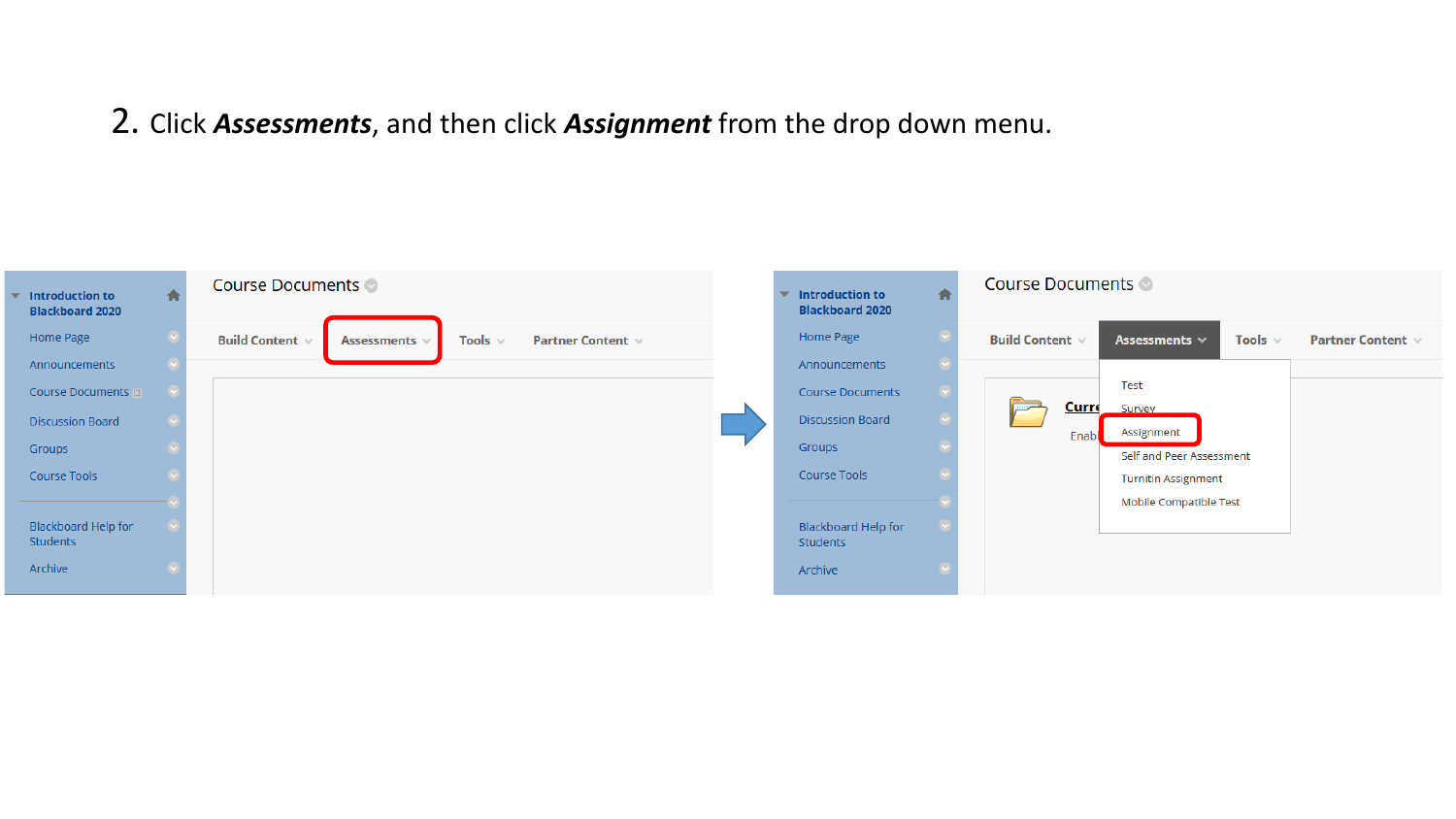3. Enter a *title* for the group assignment link, a *description* of the assignment (perhaps instructions, etc.) in the text box, and *attach* any relevant files. In this example, we are creating an assignment link for Group Assignment #1, with a short description, and no attachments. Scroll down to the next section once ready.

| <b>Create Assignment</b><br>Assignments are a form of assessment that adds a column to the Grade Center. Use the Grade Center to assign grades and give feedback to each student. More Help | <b>ASSIGNMENT INFORMATION</b>                                                                                                                                                                                                                                                                                                                                                                                                  |
|---------------------------------------------------------------------------------------------------------------------------------------------------------------------------------------------|--------------------------------------------------------------------------------------------------------------------------------------------------------------------------------------------------------------------------------------------------------------------------------------------------------------------------------------------------------------------------------------------------------------------------------|
| * Indicates a required field.                                                                                                                                                               |                                                                                                                                                                                                                                                                                                                                                                                                                                |
| <b>ASSIGNMENT INFORMATION</b>                                                                                                                                                               | * Name and Color<br>Group Assignment #1<br>Black                                                                                                                                                                                                                                                                                                                                                                               |
| * Name and Color<br>$\blacksquare$ $\triangleright$ Black                                                                                                                                   |                                                                                                                                                                                                                                                                                                                                                                                                                                |
| Instructions<br>For the toolbar, press ALT+F10 (PC) or ALT+FN+F10 (Mac).                                                                                                                    |                                                                                                                                                                                                                                                                                                                                                                                                                                |
| $Q_i$ $X \times$<br>T T T F Paragraph - Arial - 3 (12pt) - $\equiv$ - $\equiv$ - $\Gamma$ - $\sim$ - $\gg$                                                                                  |                                                                                                                                                                                                                                                                                                                                                                                                                                |
|                                                                                                                                                                                             |                                                                                                                                                                                                                                                                                                                                                                                                                                |
|                                                                                                                                                                                             |                                                                                                                                                                                                                                                                                                                                                                                                                                |
|                                                                                                                                                                                             | Instructions<br>For the toolbar, press ALT+F10 (PC) or ALT+FN+F10 (Mac).                                                                                                                                                                                                                                                                                                                                                       |
|                                                                                                                                                                                             |                                                                                                                                                                                                                                                                                                                                                                                                                                |
|                                                                                                                                                                                             | $\mathbb{X} \Box \Box \Box \mathsf{Q} \Box \mathsf{Q} \Box \mathsf{Q} \Box \mathsf{Q} \mathsf{Q} \mathsf{Q} \mathsf{Q} \mathsf{Q} \mathsf{Q} \mathsf{Q} \mathsf{Q} \mathsf{Q} \mathsf{Q} \mathsf{Q} \mathsf{Q} \mathsf{Q} \mathsf{Q} \mathsf{Q} \mathsf{Q} \mathsf{Q} \mathsf{Q} \mathsf{Q} \mathsf{Q} \mathsf{Q} \mathsf{Q} \mathsf{Q} \mathsf{Q} \mathsf{Q} \mathsf{Q} \mathsf{Q} \mathsf{Q} \mathsf{Q} \mathsf{Q} \mathsf{$ |
|                                                                                                                                                                                             |                                                                                                                                                                                                                                                                                                                                                                                                                                |
| Words:0<br>Path: p                                                                                                                                                                          | Please work with your group members, and write a joint response to reading excerpt from today's class. Upload the file to this assignment link.                                                                                                                                                                                                                                                                                |
|                                                                                                                                                                                             | Only one member of the group needs to submit the assignment for all members to receive credit.                                                                                                                                                                                                                                                                                                                                 |
| <b>ASSIGNMENT FILES</b>                                                                                                                                                                     |                                                                                                                                                                                                                                                                                                                                                                                                                                |
|                                                                                                                                                                                             | Path: p                                                                                                                                                                                                                                                                                                                                                                                                                        |
|                                                                                                                                                                                             |                                                                                                                                                                                                                                                                                                                                                                                                                                |
| <b>Attach Files</b><br><b>Browse My Computer</b><br><b>Browse Content Collection</b><br><b>Browse Cloud Storage</b>                                                                         |                                                                                                                                                                                                                                                                                                                                                                                                                                |
|                                                                                                                                                                                             |                                                                                                                                                                                                                                                                                                                                                                                                                                |
|                                                                                                                                                                                             |                                                                                                                                                                                                                                                                                                                                                                                                                                |
|                                                                                                                                                                                             |                                                                                                                                                                                                                                                                                                                                                                                                                                |
| Click Submit to finish. Click Cancel to quit without saving changes.<br>Cancel<br>Submit                                                                                                    |                                                                                                                                                                                                                                                                                                                                                                                                                                |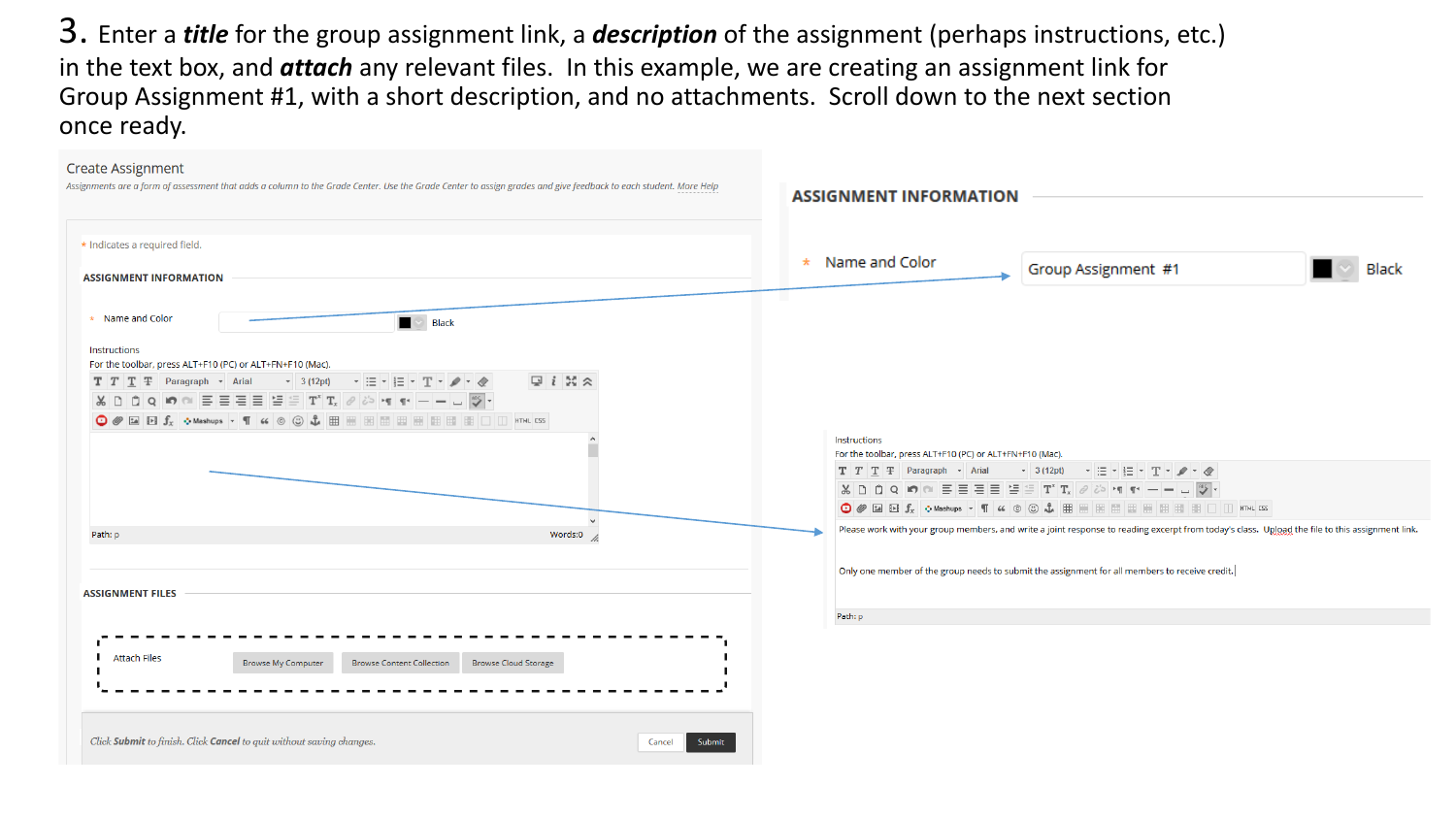4. **OPTIONAL:** Enter a due date for the assignment. If a student submits their work to an assignment link after the due date it is marked *Late*.

Click the box marked in red below to enable the Due Date option. Then enter a date and time after which all submissions will be marked *Late*. Scroll down once ready.

| <b>ASSIGNMENT FILES</b>                                                                                                                                                                       | <b>ASSIGNMENT FILES</b>                                                                                                                                                                                                                                      |
|-----------------------------------------------------------------------------------------------------------------------------------------------------------------------------------------------|--------------------------------------------------------------------------------------------------------------------------------------------------------------------------------------------------------------------------------------------------------------|
| <b>Attach Files</b><br><b>Browse Cloud Storage</b><br><b>Browse Content Collection</b><br><b>Browse My Computer</b>                                                                           | <b>Attach Files</b><br><b>Browse Content Collection</b><br><b>Browse My Computer</b><br><b>Browse Cloud Storage</b>                                                                                                                                          |
| <b>DUE DATES</b><br>after this date, but are marked Late.<br>Submissions are act<br>$\bigcirc$<br>Due Date<br>E<br>$\Box$<br>Enter dates as mm/dd/yyyy. Time may be entered in any increment. | <b>DUE DATES</b><br>Submissions are accepted after this date, but are marked Late.<br>$\bigcirc$<br>Due Date<br>$\begin{bmatrix} 0 & 0 \\ \hline \end{bmatrix}$ 05:00 PM<br>◎ 06/19/2020<br>Enter dates as mm/dd/yyyy. Time may be entered in any increment. |
| <b>GRADING</b>                                                                                                                                                                                |                                                                                                                                                                                                                                                              |
| * Points Possible                                                                                                                                                                             | <b>GRADING</b>                                                                                                                                                                                                                                               |
| <b>Associated Rubrics</b><br>Add Rubric <sup>₩</sup><br><b>Service</b><br><b>Contractor</b><br><b>Contractor</b><br><b>Contractor</b>                                                         | * Points Possible<br><b>Associated Rubrics</b><br>Add Rubric <sup>¥</sup>                                                                                                                                                                                    |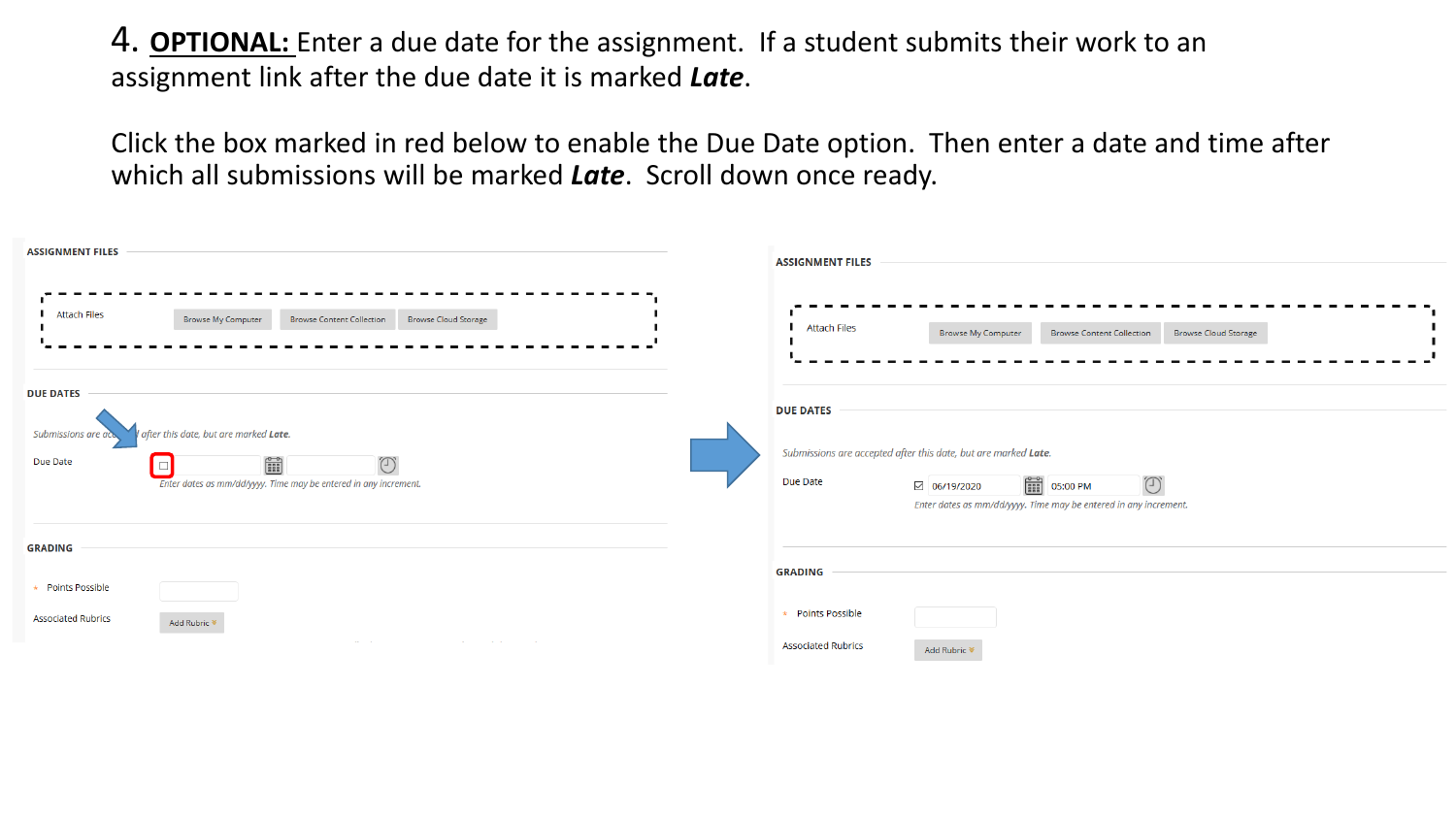5. Enter the total *Points Possible* a student can earn for completing this assignment.

Next we will work on the *Submission Details* section to classify the assignment as a Group Assignment.

| <b>DUE DATES</b>                                               |                                                                                          |             |                         |            | <b>DUE DATES</b>                                               |              |                         |             |                         |                                                                                    |
|----------------------------------------------------------------|------------------------------------------------------------------------------------------|-------------|-------------------------|------------|----------------------------------------------------------------|--------------|-------------------------|-------------|-------------------------|------------------------------------------------------------------------------------|
| Submissions are accepted after this date, but are marked Late. |                                                                                          |             |                         |            | Submissions are accepted after this date, but are marked Late. |              |                         |             |                         |                                                                                    |
| Due Date                                                       | $\boxed{06/19/2020}$<br>Enter dates as mm/dd/yyyy. Time may be entered in any increment. | F           | 05:00 PM                | $\bigcirc$ | Due Date                                                       | $\checkmark$ | 06/19/2020              | <b>FOR</b>  | 05:00 PM                | $\overline{L}$<br>Enter dates as mm/dd/yyyy. Time may be entered in any increment. |
| <b>GRADING</b>                                                 |                                                                                          |             |                         |            | <b>GRADING</b>                                                 |              |                         |             |                         |                                                                                    |
| <b>Points Possible</b>                                         |                                                                                          |             |                         |            | Points Possible<br>$\star$                                     |              | 100                     |             |                         |                                                                                    |
| <b>Associated Rubrics</b>                                      | Add Rubric <sup>₩</sup>                                                                  |             |                         |            | <b>Associated Rubrics</b>                                      |              | Add Rubric <sup>₩</sup> |             |                         |                                                                                    |
|                                                                | Name                                                                                     | <b>Type</b> | <b>Date Last Edited</b> |            |                                                                |              | <b>Name</b>             | <b>Type</b> | <b>Date Last Edited</b> |                                                                                    |
| <b>Submission Details</b>                                      |                                                                                          |             |                         |            | <b>Submission Details</b>                                      |              |                         |             |                         |                                                                                    |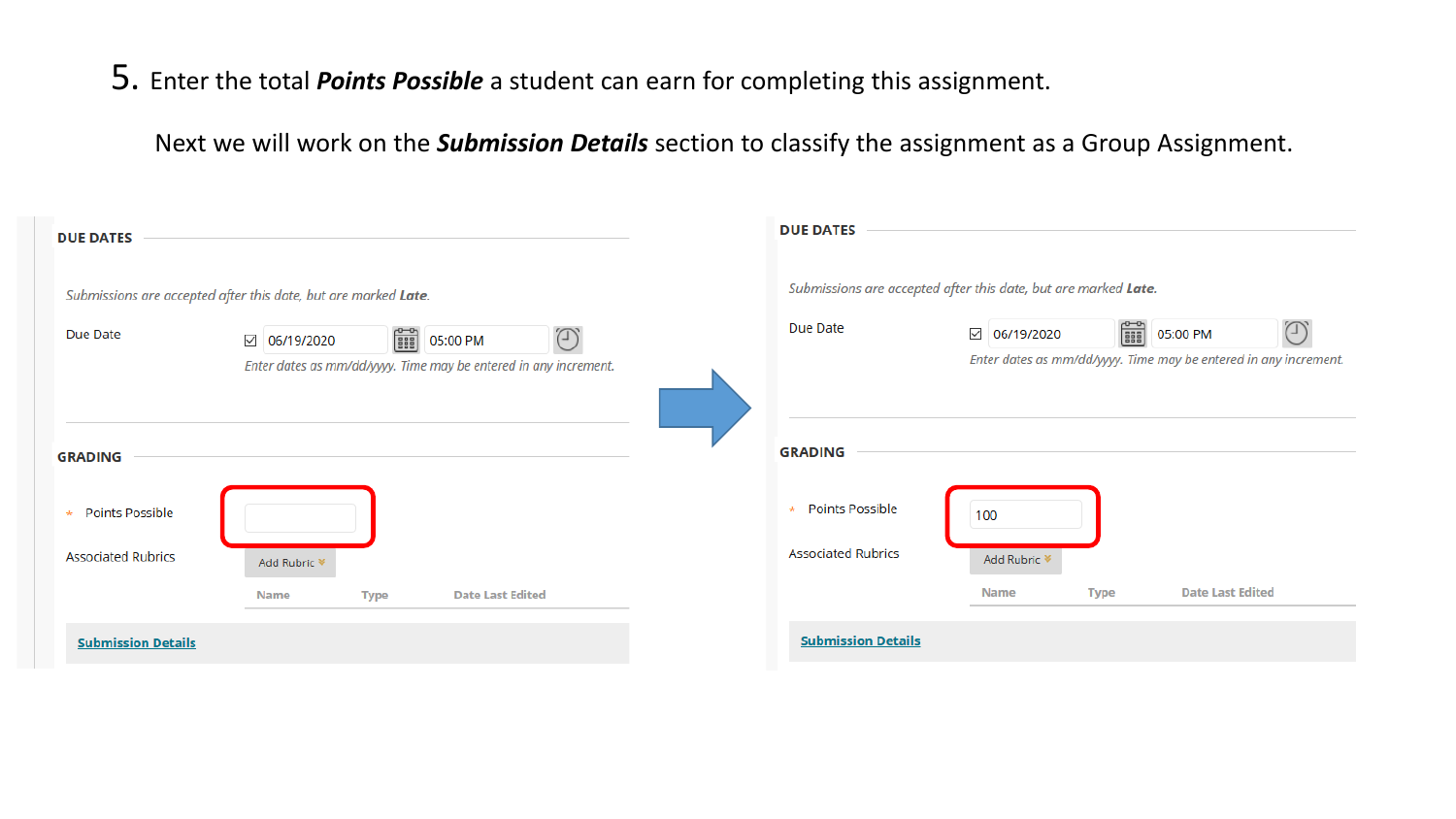6. Click *Submission Details* to show the option to change the assignment from an Individual Submission to a Group Submission.

| <b>GRADING</b>             |                         |                                                                                                    |
|----------------------------|-------------------------|----------------------------------------------------------------------------------------------------|
|                            |                         |                                                                                                    |
| Points Possible<br>$\star$ | 100                     |                                                                                                    |
|                            |                         |                                                                                                    |
| <b>Associated Rubrics</b>  | Add Rubric <sup>₹</sup> |                                                                                                    |
|                            | <b>Name</b>             | <b>Type</b>                                                                                        |
|                            |                         |                                                                                                    |
| <b>Submission Details</b>  |                         |                                                                                                    |
|                            |                         | If any students are enrolled in more than one group receiving the same assignment they will submit |
|                            |                         |                                                                                                    |
| Assignment Type            | Individual Submission   |                                                                                                    |
|                            | ◉ Group Submission      |                                                                                                    |
|                            |                         |                                                                                                    |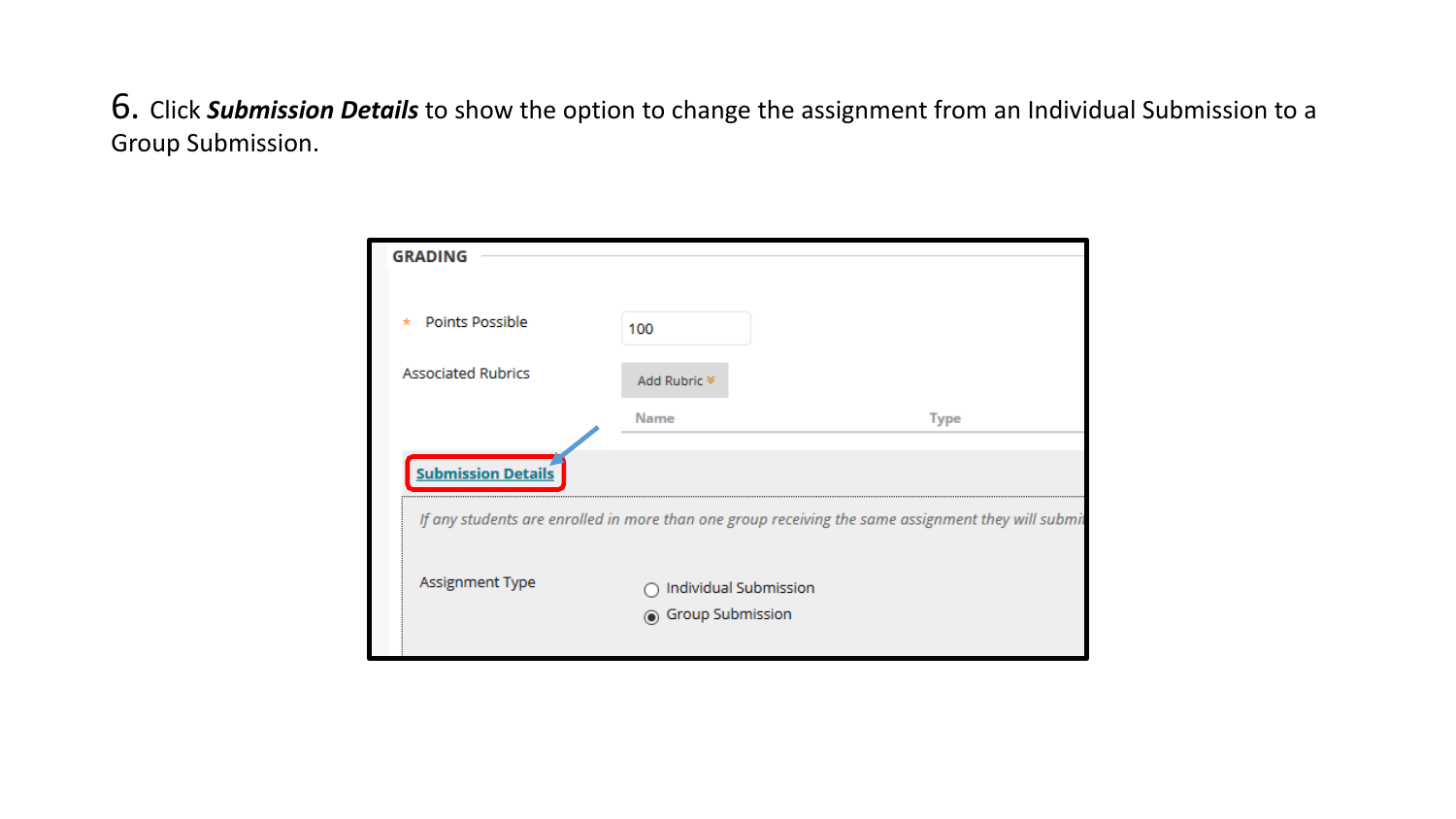7. Click the circle next to *Group Submission* to convert the assignment into a Group Assignment. You will now see a list of the Groups in your course.

*This means that only one member of the group has to submit the assignment, and when you grade that singular submission it submits a grade for all members of the group simultaneously.* 

| <b>GRADING</b>                                                                                     |                                           |             |  |  |  |  |  |
|----------------------------------------------------------------------------------------------------|-------------------------------------------|-------------|--|--|--|--|--|
| Points Possible<br>$\star$                                                                         | 100                                       |             |  |  |  |  |  |
| <b>Associated Rubrics</b>                                                                          | Add Rubric <sup>₹</sup>                   |             |  |  |  |  |  |
|                                                                                                    | <b>Name</b>                               | <b>Type</b> |  |  |  |  |  |
| <b>Submission Details</b>                                                                          |                                           |             |  |  |  |  |  |
| If any students are enrolled in more than one group receiving the same assignment they will submit |                                           |             |  |  |  |  |  |
| Assignment Type                                                                                    | Individual Submission<br>Group Submission |             |  |  |  |  |  |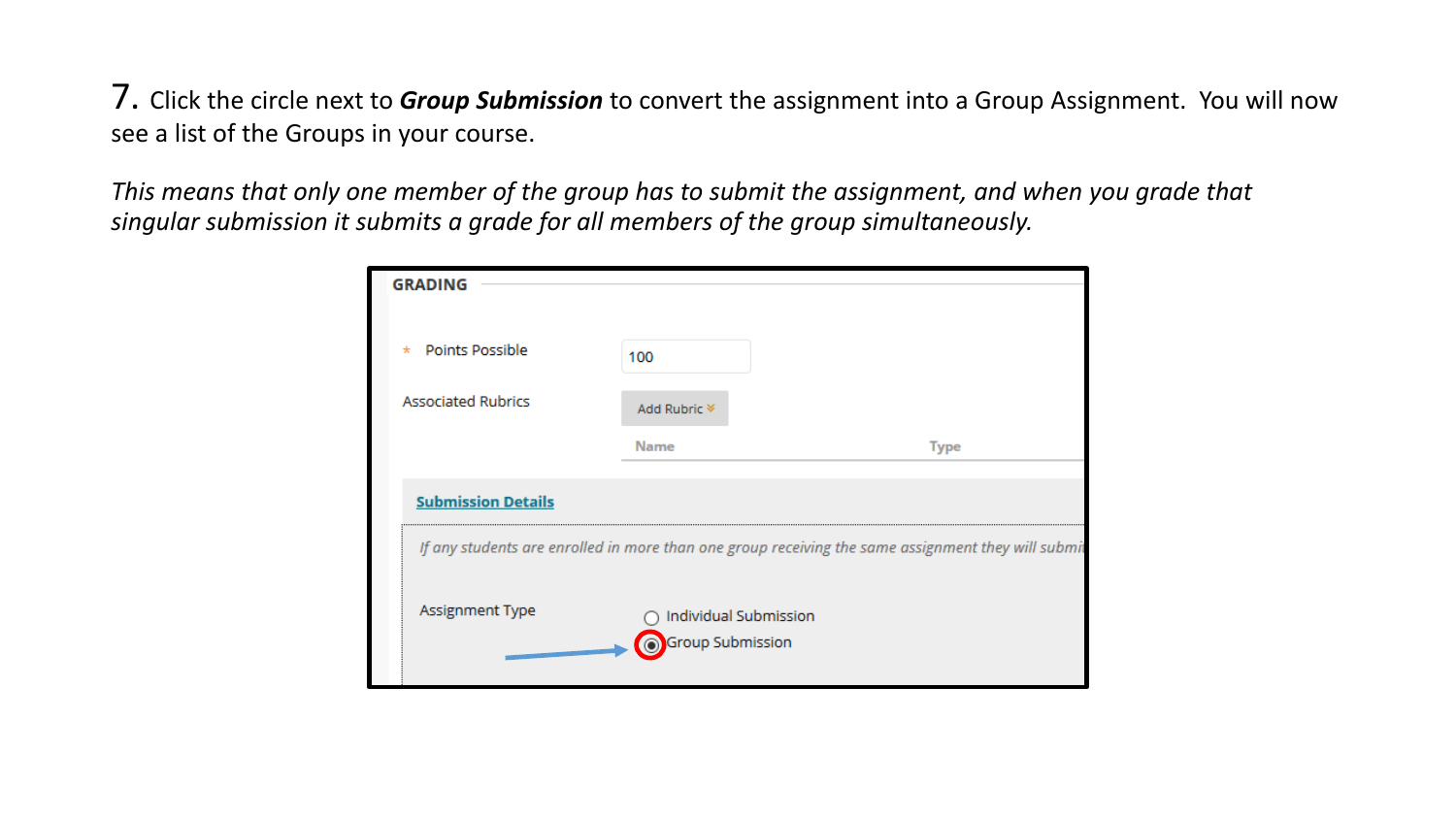8. Click to highlight the name of the group(s) you want to participate in the assignment, and then click the arrow pointing to the right to move the group(s) into the *Selected Items* box.

Once you move the Group names from *Items to Select* to *Selected Items*, this signifies that those groups will be able to submit to this assignment link.

## Now scroll down to the *Availability* section.

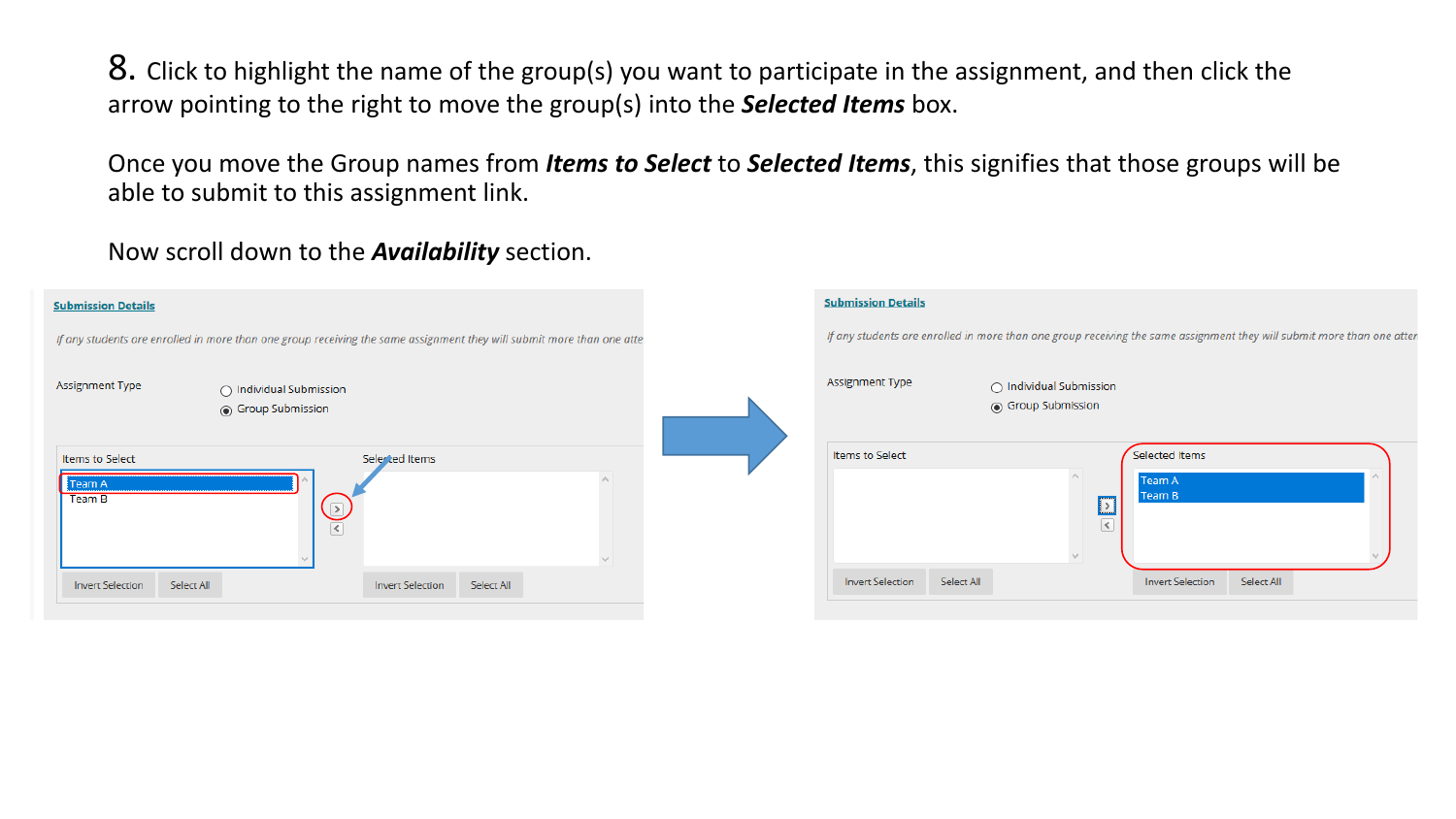9. Under the *Availability* section select *Make the Assignment Available* if you are ready for students to view and submit to the assignment link in your course.

## **OPTIONAL:**

You can configure each *Assignment Link* you create (by following this guide) to schedule the links to appear and disappear from Student's view of your course progressively throughout the semester, without having to manually intervene or set a due date. Assignment links will appear for students at the set Date / Time under *Display After*, and disappear at the set Date / Time of *Display Until*.

Click the boxes to the left of *Display After* and *Display Until* to activate those features.

In this example, I will configure *Homework #1* to *Display After* on June 8th at 12:55pm, and *Display Until* on June 15th, 2020 at 11:59pm.

| <b>AVAILABILITY</b>           |                                                                                   |            |  | <b>AVAILABILITY</b>                     |                                                                                                                                                                                                                                                                                                                                                              |
|-------------------------------|-----------------------------------------------------------------------------------|------------|--|-----------------------------------------|--------------------------------------------------------------------------------------------------------------------------------------------------------------------------------------------------------------------------------------------------------------------------------------------------------------------------------------------------------------|
| Make the Assignment Available |                                                                                   |            |  | $\boxdot$ Make the Assignment Available |                                                                                                                                                                                                                                                                                                                                                              |
| <b>Limit Availability</b>     | Display After<br>Enter dates as mm/dd/yyyy. Time may be entered in any increment. | f          |  | <b>Limit Availability</b>               | ⊠ Display Afte <mark>r</mark>   06/08/2020<br>the second second the second second in the second second in the second second in the second second in the second second in the second second in the second second in the second second in the second second in the second seco<br>12:55 PM<br>Enter dates as mm/dd/yyyy. Time may be entered in any increment. |
|                               | Display Until<br>Enter dates as mm/dd/yyyy. Time may be entered in any increment. | <b>BBB</b> |  |                                         | □ Display Until 06/15/2020<br>THE<br>11:59 PM<br>Enter dates as mm/dd/yyyy. Time may be entered in any increment.                                                                                                                                                                                                                                            |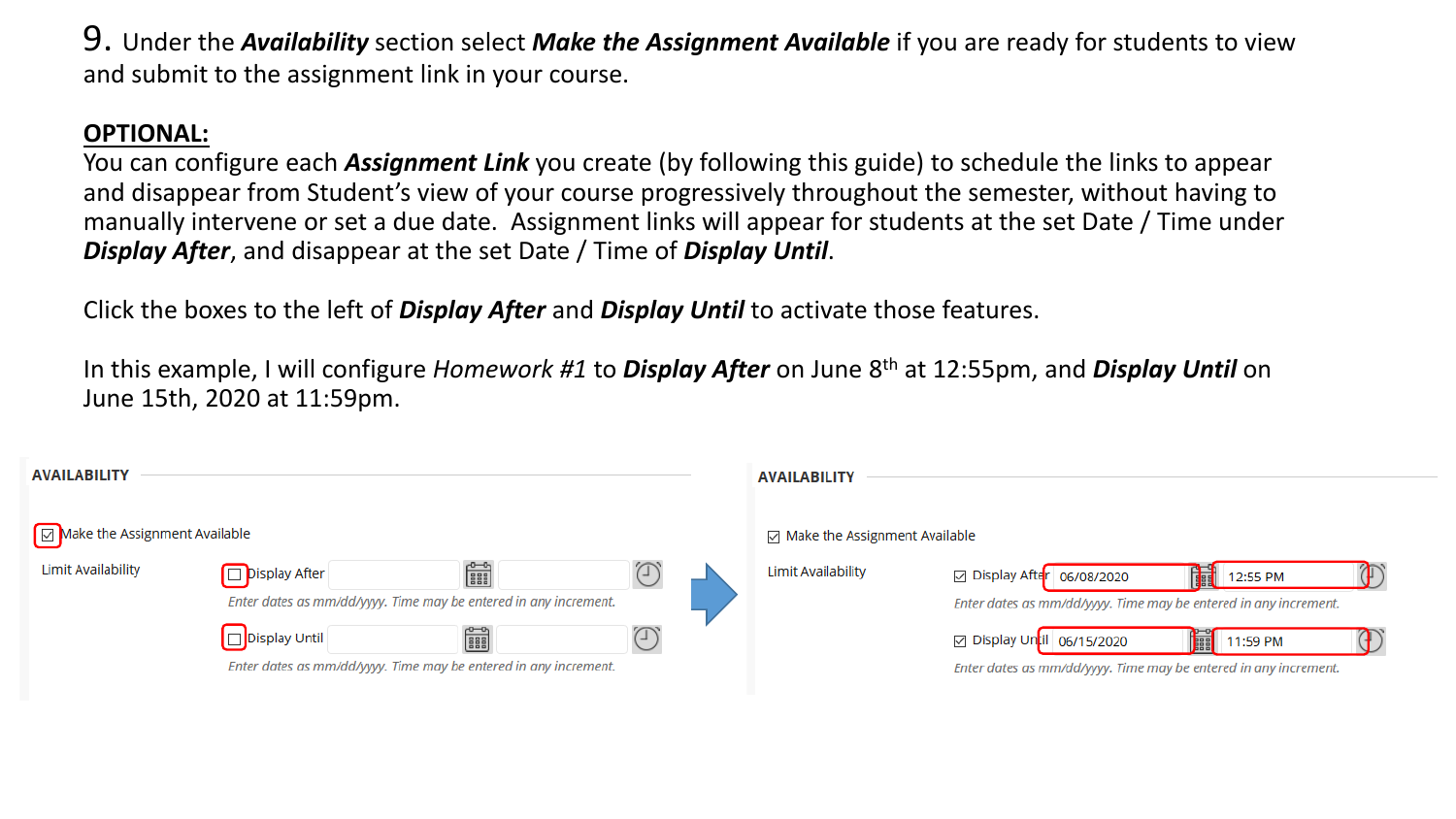10. Click *Submit* on the bottom right to finalize *Group Assignment Link* creation. Continue on the next page for an example of what the *Group Assignment Link* will look like for students.

| <b>GRADING</b>                                                       |                            |             |                                                                  |                            |                                |                  |  |
|----------------------------------------------------------------------|----------------------------|-------------|------------------------------------------------------------------|----------------------------|--------------------------------|------------------|--|
| * Points Possible                                                    |                            |             |                                                                  |                            |                                |                  |  |
|                                                                      | 100                        |             |                                                                  |                            |                                |                  |  |
| <b>Associated Rubrics</b>                                            | Add Rubric $*$             |             |                                                                  |                            |                                |                  |  |
|                                                                      | <b>Name</b>                | <b>Type</b> | <b>Date Last Edited</b>                                          |                            | <b>Show Rubric to Students</b> |                  |  |
| <b>Submission Details</b>                                            |                            |             |                                                                  |                            |                                |                  |  |
|                                                                      |                            |             |                                                                  |                            |                                |                  |  |
| <b>Grading Options</b>                                               |                            |             |                                                                  |                            |                                |                  |  |
| <b>Display of Grades</b>                                             |                            |             |                                                                  |                            |                                |                  |  |
|                                                                      |                            |             |                                                                  |                            |                                |                  |  |
| <b>AVAILABILITY</b>                                                  |                            |             |                                                                  |                            |                                |                  |  |
| Make the Assignment Available                                        |                            |             |                                                                  |                            |                                |                  |  |
| <b>Limit Availability</b>                                            | ○ Display After 06/08/2020 |             | <b>FOR</b><br>12:55 PM                                           | $\bigcirc$                 |                                |                  |  |
|                                                                      |                            |             | Enter dates as mm/dd/yyyy. Time may be entered in any increment. |                            |                                |                  |  |
|                                                                      | ○ Display Until 06/15/2020 |             | <b>FOR</b><br>11:59 PM                                           | $\widehat{\left(1\right)}$ |                                |                  |  |
|                                                                      |                            |             | Enter dates as mm/dd/yyyy. Time may be entered in any increment. |                            |                                |                  |  |
| □ Track Number of Views                                              |                            |             |                                                                  |                            |                                |                  |  |
|                                                                      |                            |             |                                                                  |                            |                                |                  |  |
|                                                                      |                            |             |                                                                  |                            |                                |                  |  |
| Click Submit to finish. Click Cancel to quit without saving changes. |                            |             |                                                                  |                            |                                | Submit<br>Cancel |  |
|                                                                      |                            |             |                                                                  |                            |                                |                  |  |